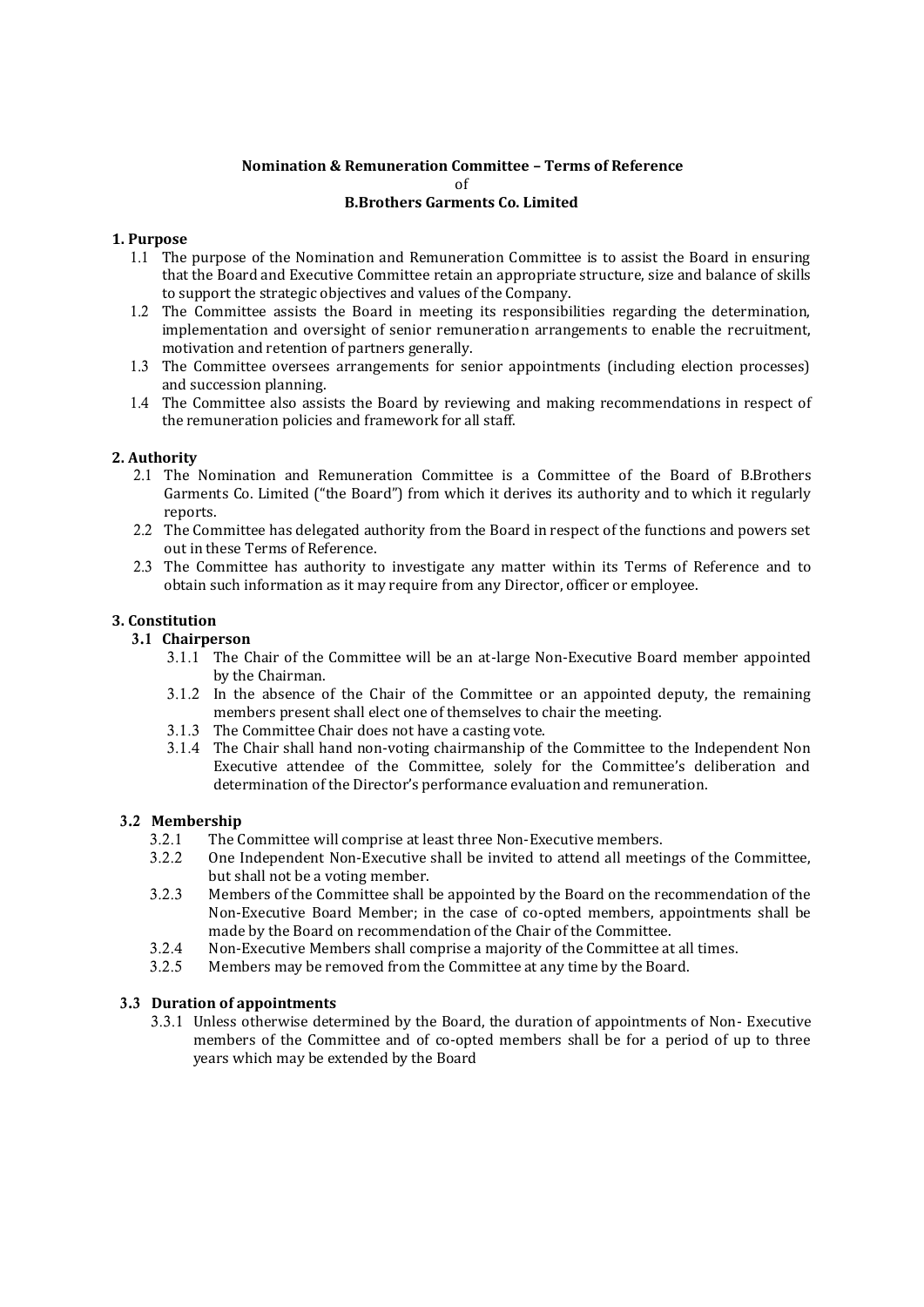## **3.4 Secretary**

- 3.4.1 The Board Secretary or their nominee shall act as Secretary to the Committee and attend all meetings.
- 3.4.2 The Secretary shall record the proceedings and decisions of the Committee meetings and the minutes shall be circulated to all members and attendees, as appropriate, taking into account any conflicts of interest that may exist.

## **4. Proceedings of Meetings**

### **4.1 Frequency of Meetings**

- 4.1.1 The Committee shall meet at least one times a year and otherwise as required.
- 4.1.2 Meetings of the Committee may be called by the Chair of the Committee at any time to consider any matters falling within these Terms of Reference.

### **4.2 Quorum**

- 4.2.1 Any two members or two-third members of the Committee may form a quorum, provided at least one at- large Non-Executive Board member is in attendance.
- 4.2.2 A duly convened meeting of the Committee at which a quorum is present shall be competent to exercise all or any of the authorities, powers and discretions vested in or exercisable by the Committee.
- 4.2.3 In the event of difficulty in forming a quorum, Non-Executive Board members who are not members of the Committee may be co-opted as members for individual meetings.

### **4.3 Attendees**

- 4.3.1 Only the members of the Committee and other Non-Executive members of the Board have the right to attend Committee meetings.
- 4.3.2 In addition to one Independent Non-Executive, the following will be expected to attend Committee meetings on a regular basis:
	- a) Managing Director/other Director
	- b) Chief Financial Officer
	- c) Head of Administration and other departmental head
	- d) Board Secretary.
- 4.3.3 Any Director, officer or employee of the Company may attend at the invitation of the Chair of the Committee and they may collectively or individually be requested to withdraw from meetings of the Committee if required to do so by the Chair of the Committee.

#### **5. Responsibilities**

The committee shall:

#### **5.1 Nomination**

- 5.1.1 Oversee and support a formal, rigorous and transparent approach to senior appointments in the firm, including considering and making recommendations regarding appointments to leadership roles, as defined by the Board
- 5.1.2 Review and approve appointments of Directors to Executive seats on the Board, on nomination by the Chairman;
- 5.1.3 Consider and make recommendations regarding potential external Independent Non-Executives;
- 5.1.4 Advise the Chairman (who shall consult with the Committee) in relation to other leadership or market-facing appointments, which are high profile or involve potential concerns that could have a material impact on the reputation of the firm, or as defined by the Board;
- 5.1.5 Oversee the maintenance of an effective framework for succession planning including reviewing and commenting for succession planning for senior leadership roles;
- 5.1.6 in conjunction with the Independent Non-Executives, determine the criteria for candidacy for Directors' election as Non-Executive Members of the Board;
- 5.1.7 determine and oversee, in coordination with the Non-Executive Member and General Body,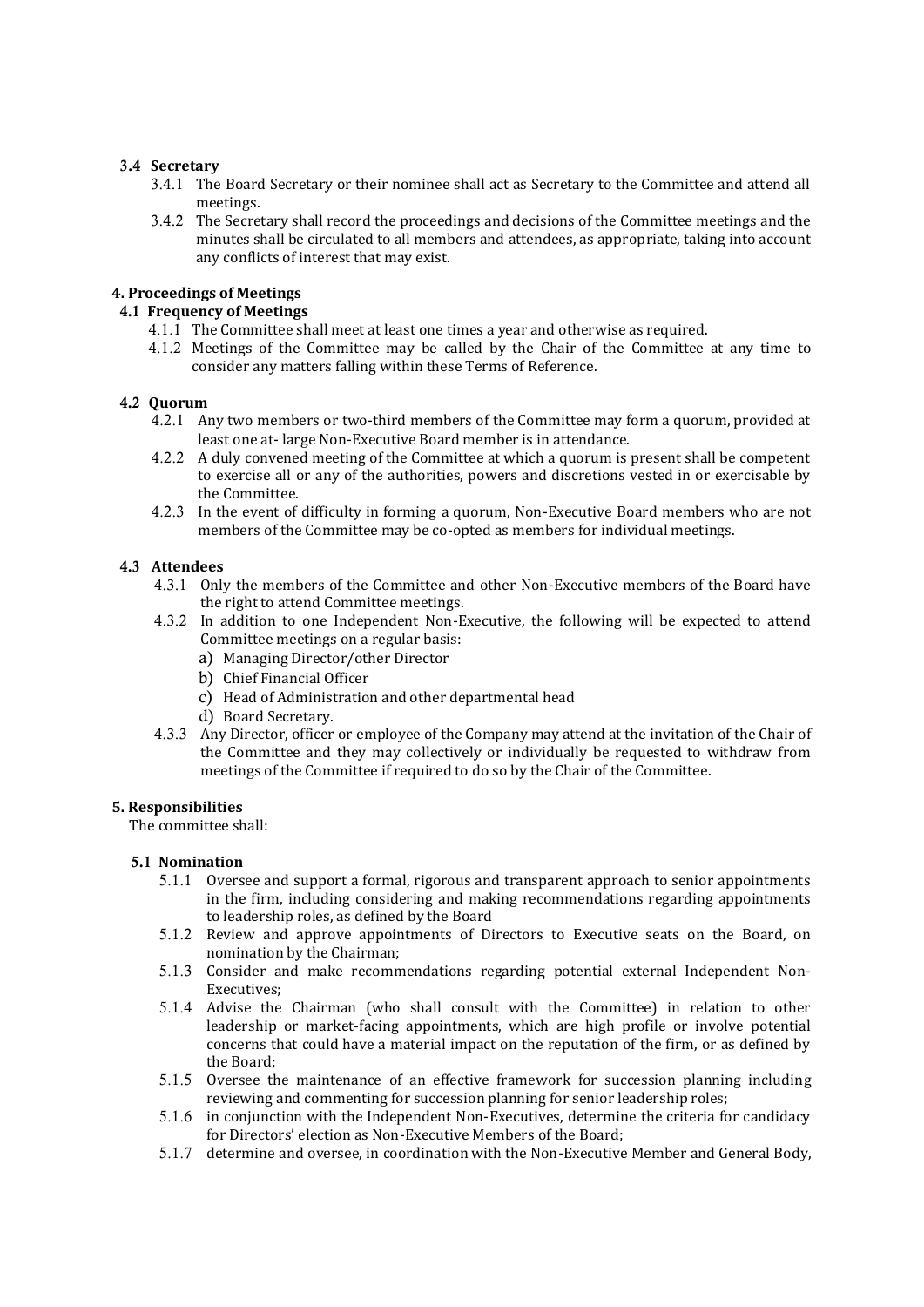the election processes for at-large Non-Executive Members and shortlist nominees as candidates for election;

5.1.8 Form an Extended Nomination Committee, with additional co-opted members, attended by the Independent Non-Executives and chaired by the Non- Executive Member to determine and oversee the Chairman and Director Election process in coordination with the General Body and to shortlist nominees as candidates.

### **5.2 Remuneration**

- 5.2.1 Review, approve and oversee the implementation of remuneration policies for all directors which are designed both to recognize in-year performance and to support the long term business strategy and values of Company as well as promote effective risk management;
- 5.2.2 Establish a framework and determine criteria for the balance scorecard and Companies of the Director by which his/her performance is measured;
- 5.2.3 Determine the remuneration of the Managing Director taking into account the evidence and feedback on his/her performance presented by the Non-Executive Member;
- 5.2.4 Approve the remuneration of the Managing Director taking into account the assessment of his/her performance by the Chairman;
- 5.2.5 Approve the remuneration of the other members of taking into account the assessment of their performance by the Chairman and Managing Director;
- 5.2.6 Review remuneration and benefits arrangements, and make recommendations, in respect of any Director or senior employee that involve making material exceptions to policy, or material payments or guarantees outside the normal remuneration model, and be consulted by the Managing Director in respect of them;
- 5.2.7 Oversee the implementation of the pay appeals process approved by the Board and determine appeals submitted to the Committee by Directors in respect of their benchmark remuneration;
- 5.2.8 Review and make recommendations, where appropriate, in respect of the remuneration policies and framework for all staff to ensure they support the strategic objectives, culture and values of the Company.

#### **6. Reporting**

- 6.1 Minutes of each Committee meeting will be disclosed at the next meeting of the Board unless there are privacy and confidentiality reasons that prevent disclosure beyond the members of the Committee. Periodically the Chair of the Committee shall report to the Board on matters within its duties and responsibilities.
- 6.2 The Committee shall compile a report of the work of the Committee in discharging its responsibilities for inclusion in the Annual Report, including a description of significant issues dealt with by the Committee.
- 6.3 The Committee shall work and liaise as necessary with other committees of the Board.

## **7. Governance and Resources**

- 7.1 The Committee shall, via the Secretary to the Committee, make available to new members of the Committee a suitable induction process and, for existing members, ongoing training as discussed and agreed by the Committee.
- 7.2 The Committee shall conduct an annual self-assessment of its activities under these Terms of Reference and report any conclusions and recommendations to the Board and, as part of this assessment, shall consider whether or not it receives adequate and appropriate support in fulfillment of its role and whether or not its annual plan of work is manageable.
- 7.3 The Committee shall in its decision making, give due regard to any relevant legal or regulatory requirements, and associated best practice guidance, as well as to the risk and reputation implications of its decisions (liaising where relevant with other committees).

7.4 In order to ensure the integrity of its decision making, where the Committee is considering any